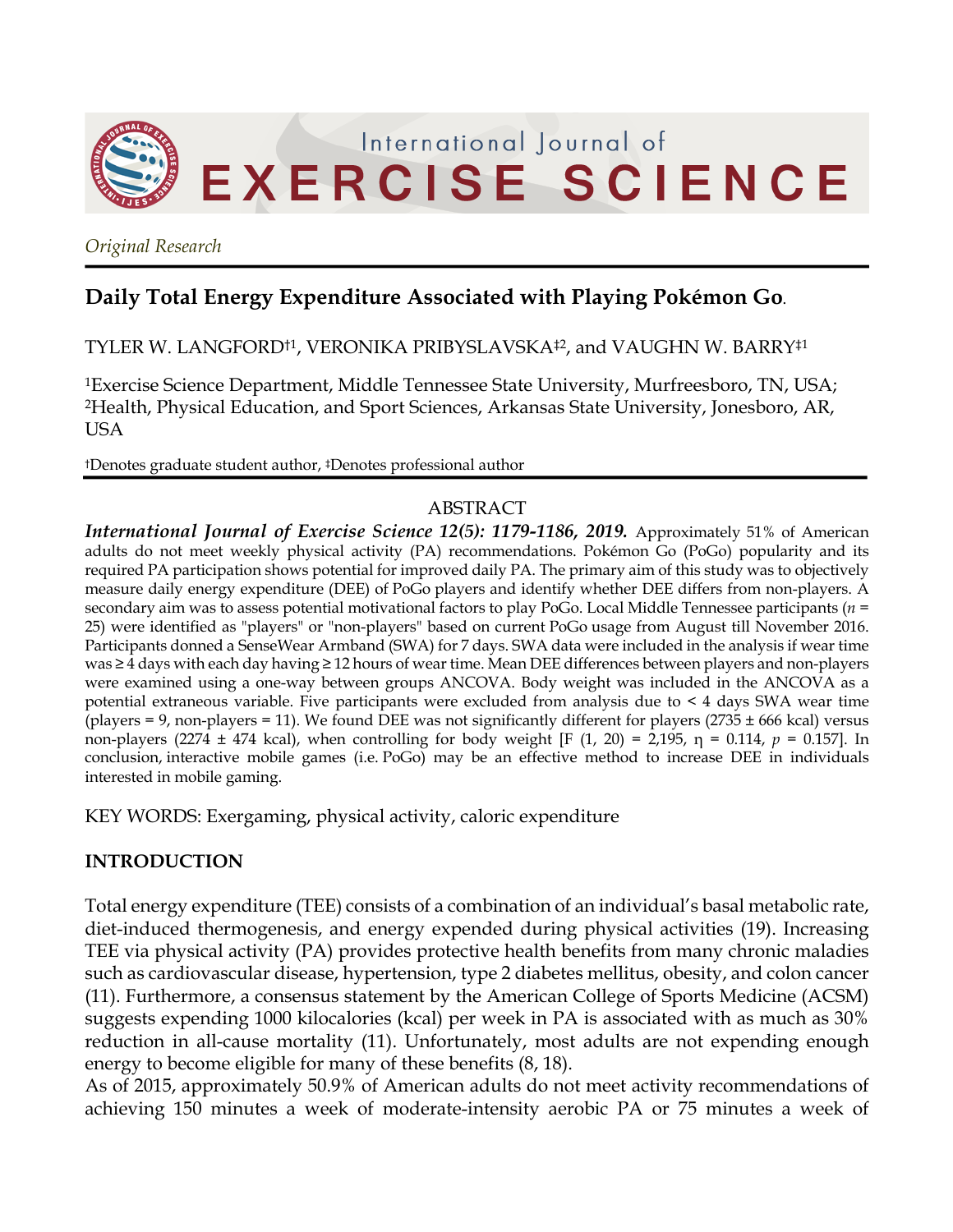vigorous-intensity aerobic PA or a combination of the two equivalent to 150 minutes a week (5). It has been suggested that among these individuals who are not regularly active, exercising less is not possible and cannot cause further rates of age-adjusted overweight/obesity, metabolic syndrome, type 2 diabetes, and cardiovascular disease (7). However, further deficiency of nonexercise activity (e.g. standing or walking) is capable of increasing due to occupational sitting and television viewing (7, 16). Thus, increasing TEE via enhanced leisure time physical activity (LTPA) or non-exercise activity thermogenesis (NEAT) is beneficial for sedentary individuals (13). Furthermore, a comprehensive review of NEAT suggests that reversing obesity can be obtained by increasing standing and ambulating time 2.5 hours per day. (14). For those who are sedentary, further novel approaches may be necessary to encourage better health (7). Such novel approaches include the use of smartphone applications to promote PA.

In recent years, smartphone interventions have focused on behavior change techniques and increasing awareness of health-related goals (4, 15). An alternative approach to promoting PA, via smartphone applications, is the development of interactive games requiring Global Positioning System (GPS) tracked walking and running. The most recent of these applications is Pokémon Go. This augmented reality game requires players to physically search real world locations while interacting with their smartphone screen. Mobile game applications requiring human ambulation, such as Pokémon Go, have led to increased PA levels of participants (2, 3, 9, 20). Of the studies assessing mobile applications, only one reported objective PA measurements among Pokémon Go players, showing increased step count during a 30 day period (2). Studies using subjective measures, such as surveys, also suggest increased PA among Pokémon Go players (3, 25).

When Pokémon Go was released, its popularity was well above other mobile gaming applications. Advocators for health recognize that Pokémon Go is capable of boosting PA outdoors as well as increasing social interactions (12). Given the global popularity of Pokémon Go and its potential for improving health benefits among active players, it is important to identify energy expenditure (EE) differences between those who play and do not play this application. The primary purpose of this study was to objectively measure daily EE of Pokémon Go players and identify whether differences in daily EE existed versus their non-player counterparts. A secondary purpose was to assess potential factors that motivate individuals to play Pokémon Go.

# **METHODS**

# *Participants*

A power analysis was not conducted prior to data collection. Following approval of the Institutional Review Board, 25 male and female participants were recruited locally via flyers, word of mouth, and social media. To be included in the study, participants were required to 1) be 18 to 55 years of age, 2) be capable of walking without mechanical limitations, and 3) have a smartphone with a data plan. Individuals who responded to recruitment efforts were scheduled for an initial visit.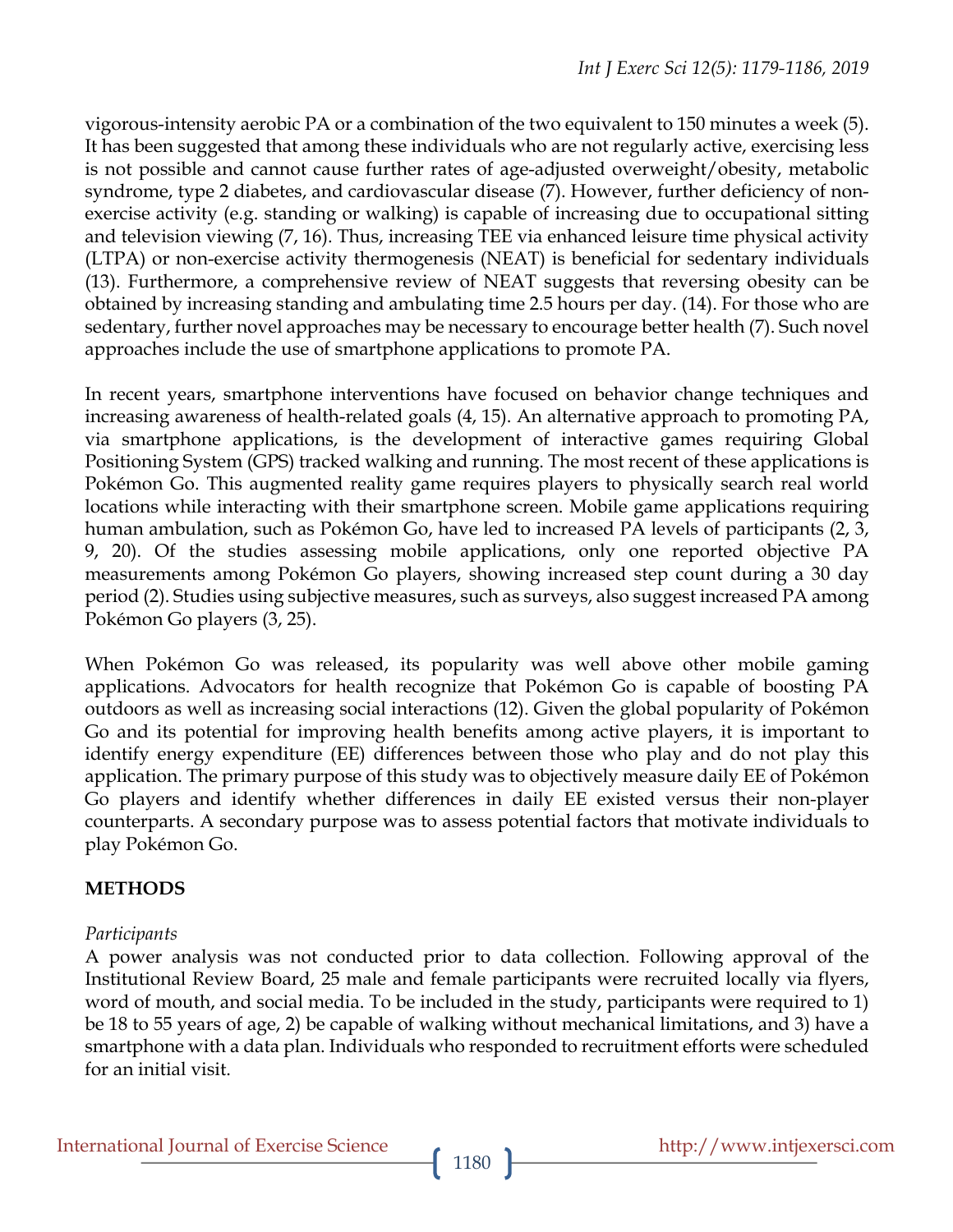#### *Protocol*

Upon arrival, participants completed an informed consent form followed by questionnaires assessing current Pokémon Go usage, PA level, and health risk classification (ACSM). Participants were identified as either "players" if they currently played Pokémon Go or "nonplayers" if they had not played Pokémon Go for the 2 weeks prior to participation. Non-players did not play Pokémon Go during the PA assessment while players continued to play. After completing the forms and questionnaires, participants were asked to remain seated for a resting blood pressure assessment using an inflatable cuff and stethoscope. Two resting blood pressure measurements were taken. If the two readings were not within 4 mmHg, a third blood pressure assessment was completed 5 minutes later. Height and weight measures were then taken using a wall-mounted stadiometer and digital scale (Seca Scale Corp., Munich, Germany), respectively. Waist circumference was measured using a Gulick tape measure (Lafayette Instrument Co, Lafayette, IN) and obtained at the narrowest portion of the torso between the umbilicus and xiphoid process.

After completing the anthropometric measures, participants received a SenseWear Armband (SWA: BodyMedia, Inc., Pittsburgh, PA, USA) along with clear instructions for device wear. The SWA is a multisensor PA monitor worn over the right triceps muscle and has been validated to assess EE during free-living activity (10). The device enables continuous collection of various physiological and movement parameters through multiple sensors, including a triaxle accelerometer and sensors measuring heat flux, galvanic skin response, skin temperature, and near body ambient temperature. Data from these sensors are combined with sex, age, smoking status, weight, and height to estimate EE, PA intensity, and step count using algorithms developed by the manufacturer. All participants were encouraged to continue normal daily activity while wearing the accelerometer. After 7 days, participants returned the SWA and completed an additional set of questionnaires. In addition, players were also asked to rate their motivation for playing the game and being active using a 5 point Likert scale ranging from "no motivation" to "strong motivation".

|                          | Players $(n = 9)$ | Non-players $(n = 11)$ |
|--------------------------|-------------------|------------------------|
| Age (yrs)                | $27.9 \pm 6.6$    | $25.7 \pm 3.9$         |
| Weight (kg)              | $78.9 \pm 16.0$   | $73.0 \pm 12.4$        |
| BMI (kg/m2)              | $27.7 \pm 4.2$    | $24.7 \pm 3.7$         |
| Waist circumference (cm) | $89.6 \pm 11.2$   | $81.1 \pm 11.5$        |
| Blood pressure           | 125/82            | 118/76                 |

**Table 1.** Participant characteristics.

Note: BMI: body mass index. All numbers are means ± standard deviations.

#### *Statistical Analysis*

When analyzing the SWA data, an inclusion criteria of at least 4 days of wear time for a minimum of 12 hours per day were used to ensure device reliability of reporting daily EE and time spent in light and moderate intensity PA (17). Mean differences in daily energy expenditure (DEE) between players and non-players were examined using a one-way between groups ANCOVA. A statistical difference of  $p \le 0.05$  was determined a priori. Body weight was included in the ANCOVA model to determine its effect as an extraneous variable. Group differences in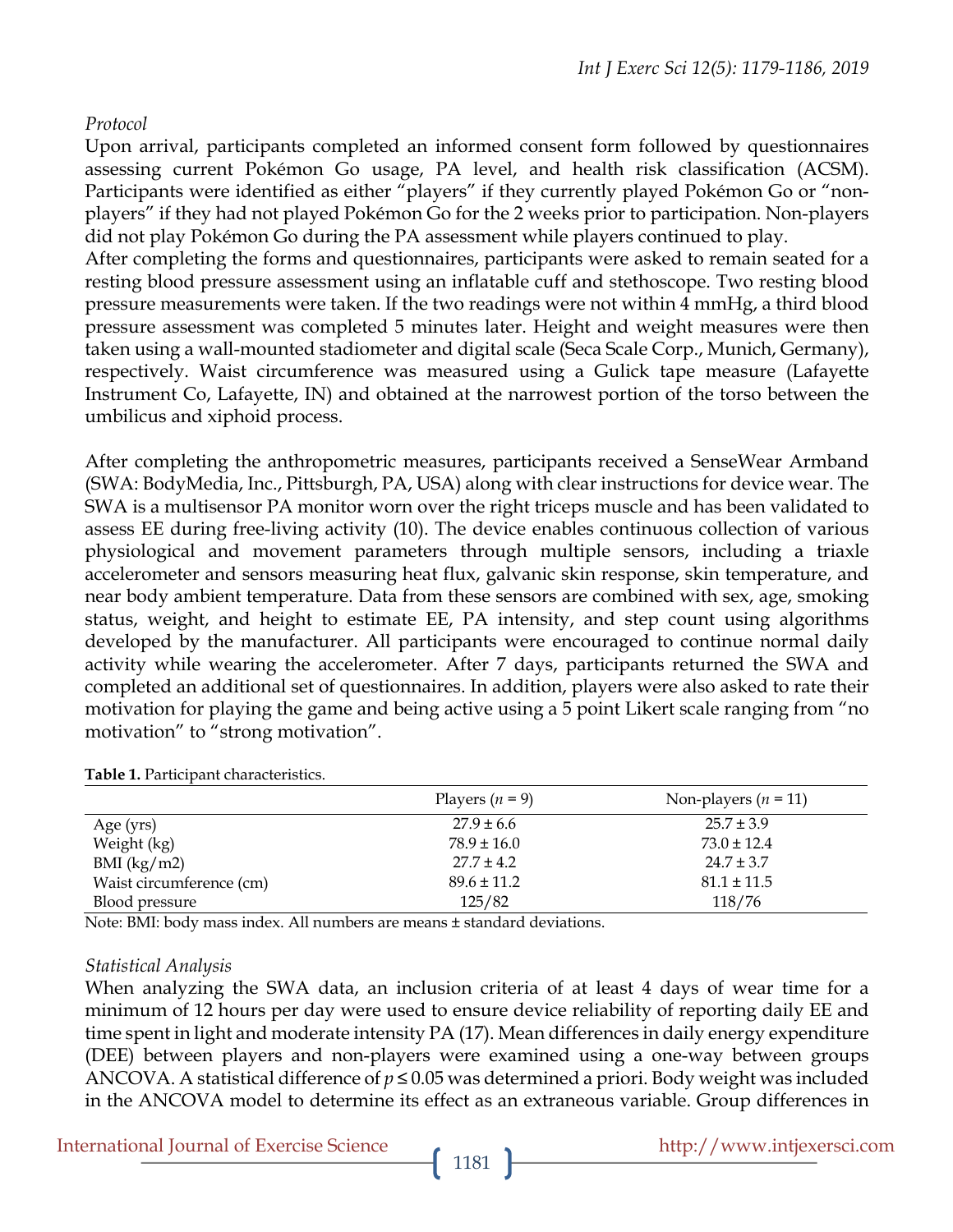light and moderate intensity PA were examined using independent sample t-tests. All statistical analyses were performed using SPSS v. 23 software (IBM Corp., Armonk, NY). Frequency tables were created to examine questionnaire data for motivational factors among players. Thirteen players and 12 non-players participated in this study. Five participants were removed from the analysis because they had fewer than 4 days of wear time. This left 9 players (females = 4) and 11 non-players (females = 7) in the analysis (Table 1).

### **RESULTS**

Daily EE was not significantly different between players and non-players when controlling for weight  $[F (1, 20) = 2,195, \eta = 0.114, p = 0.157]$  (Figure 1). There was not a significant difference in hours of light intensity [*p* = 0.232] or moderate intensity PA [*p* = 0.146] between groups (Table 2). Self-reported data for Pokémon Go playing frequency for the 9 players ranged between 1 to 20 times daily with most players (i.e. eight) reporting single session durations equivalent to or greater than 30 minutes.





|                         | Players              | Non-players         |  |
|-------------------------|----------------------|---------------------|--|
| <b>Activity monitor</b> |                      |                     |  |
| Light (hrs)             | $6.0 \pm 3.3$        | $4.7 \pm 1.3$       |  |
| Moderate (hrs)          | $2.2 \pm 1.3$        | $1.5 \pm 0.7$       |  |
| Vigorous (hrs)          | $0.1 \pm 0.2$        | $0.1 \pm 0.1$       |  |
| <b>Step Count</b>       | $11109.5 \pm 3847.8$ | $8473.8 \pm 2901.8$ |  |
| Self-reported           |                      |                     |  |
| Moderate (min)          | $105.0 \pm 97.3$     | $62.7 \pm 63.0$     |  |
| Vigorous (min)          | $42.8 \pm 38.3$      | $47.3 \pm 28.5$     |  |

|  |  | Table 2. Daily physical activity. |  |
|--|--|-----------------------------------|--|
|--|--|-----------------------------------|--|

Note: self-reported data was obtained during initial visit.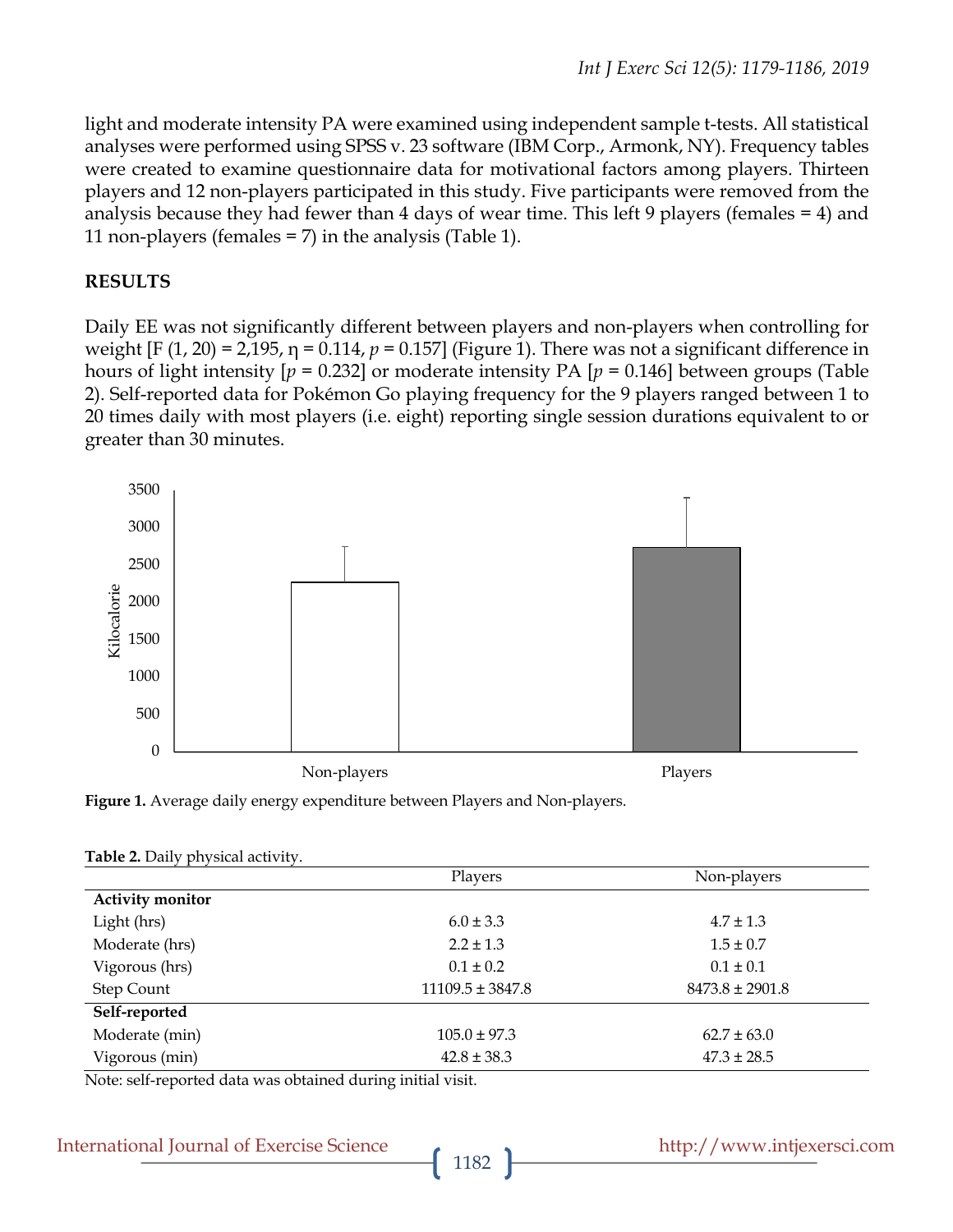Questionnaire data for motivational factors (*n* = 8) were coded on a continuum from "No Motivation" = 1, "Moderate Motivation" = 3, to "Strong Motivation" = 5 (Table 3).

| <b>Fable</b> 5. INDER OF player motivational responses $(n - \sigma)$<br>Motivational factors for playing Pokémon Go |                 |  |  |  |
|----------------------------------------------------------------------------------------------------------------------|-----------------|--|--|--|
| Playing with friends                                                                                                 | $3.13 \pm 1.46$ |  |  |  |
| Gathering Pokémon                                                                                                    | $2.38 \pm 1.60$ |  |  |  |
| Gathering supplies at Pokéstops                                                                                      | $4.25 \pm 1.04$ |  |  |  |
| Creating stronger Pokémon                                                                                            | $3.75 \pm 1.39$ |  |  |  |
| Battling/leaving Pokémon at a gym                                                                                    | $3.38 \pm 1.30$ |  |  |  |
| Hatching an egg                                                                                                      | $3.00 \pm 1.20$ |  |  |  |
| Gathering candy                                                                                                      | $4.13 \pm 1.13$ |  |  |  |
| Gathering stardust                                                                                                   | $3.38 \pm 0.92$ |  |  |  |
| Interest in Pokémon in general                                                                                       | $3.25 \pm 1.39$ |  |  |  |
| Playing with family                                                                                                  | $4.25 \pm 1.04$ |  |  |  |
| Motivational factors for being active                                                                                |                 |  |  |  |
| Playing with friends                                                                                                 | $3.00 \pm 1.60$ |  |  |  |
| Gathering Pokémon                                                                                                    | $2.13 \pm 1.55$ |  |  |  |
| Gathering supplies at Pokéstops                                                                                      | $4.00 \pm 1.41$ |  |  |  |
| Creating stronger Pokémon                                                                                            | $3.88 \pm 1.64$ |  |  |  |
| Battling/leaving Pokémon at a gym                                                                                    | $2.88 \pm 1.25$ |  |  |  |
| Hatching an egg                                                                                                      | $2.88 \pm 1.55$ |  |  |  |
| Gathering candy                                                                                                      | $3.88 \pm 1.46$ |  |  |  |
| Gathering stardust                                                                                                   | $2.75 \pm 1.17$ |  |  |  |
| Interest in Pokémon in general                                                                                       | $3.13 \pm 1.46$ |  |  |  |
| Playing with family                                                                                                  | $3.75 \pm 1.58$ |  |  |  |

**Table 3.** Number of player motivational responses (*n* = 8)

Notes:  $1 = No$  motivation,  $3 =$  moderate motivation,  $5 =$  strong motivation

#### **DISCUSSION**

Pokémon Go interest and its required PA shows potential for interactive smartphone-based videogames to improve daily PA amongst users. Playing Pokémon Go is associated with increased PA, outdoor time, and social interaction but not without concern of potential injury, trespassing, or robbery (8). This study sought to accurately determine whether DEE differed between healthy Pokémon Go players ages 18 to 55 years and their healthy non-player counterparts during a 7-day time span. To the best of our knowledge, this is the first study to objectively measure DEE of both Pokémon Go players and non-players via valid accelerometry. This study found that Pokémon Go players did not exhibit a significantly greater amount of DEE compared to the non-playing control group (Figure 1). There was no significant difference between the amounts of light and moderate intensity PA between players and non-players (Table 2). Between both groups, all but two participants surpassed the minimum requirements of 150 minutes of weekly moderate intensity PA. In spite of the control group being physically active, there was a trend of greater energy expenditure for the individuals who played Pokémon Go. Furthermore, the active control group potentially led to a lack of statistical significance in the light and moderate intensity levels between groups.

International Journal of Exercise Science http://www.intjexersci.com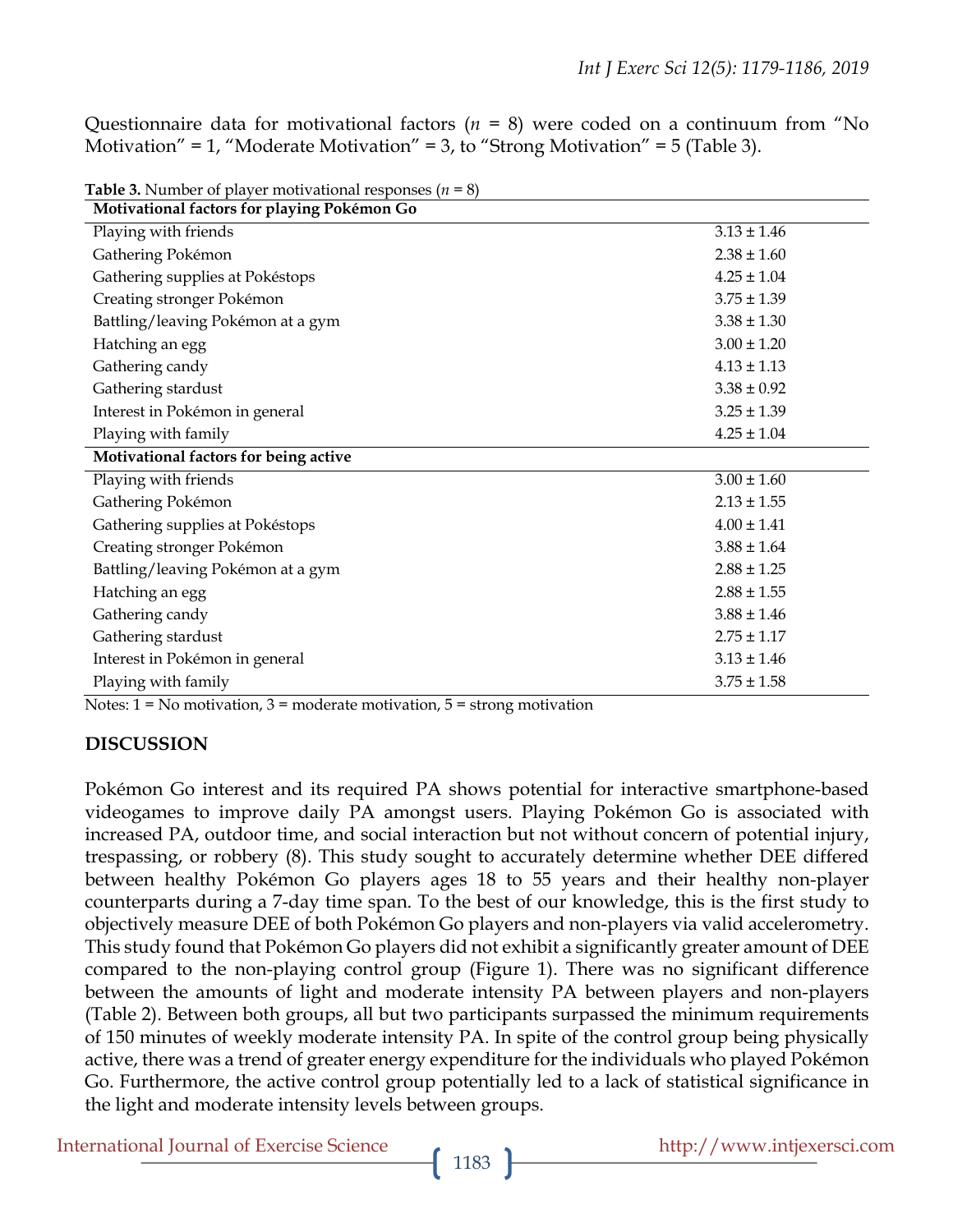According to the 2011 Compendium of Physical Activities, a 70-kg individual walking at 3.0 miles per hour (3.5 METs), as one might while playing Pokémon Go, for 30 minutes would expend approximately 122.5 kcal (70kg x 3.5 MET x 0.5 hr) (1). The same individual walking at 3.5 miles per hour for 2 hours would expend approximately 490 kilocalories. On average, DEE for Pokémon Go players was 461 kcal more than control, which is nearly 2 more hours of daily moderate intensity PA, according to the 2011 Compendium of Physical Activities (1). Although not statistically significant, the players in our study accumulated approximately 30 minutes more moderate intensity PA and approximately 90 minutes more light intensity PA per day than the control group (Table 2). Thus, if the players in our study accumulated the majority of their PA while playing Pokémon Go, then it is reasonable to suggest that "enjoyable" augmented reality games have great potential of increasing PA participation and DEE.

Recent studies using self-reported PA or mobile phone application data have found that Pokémon Go players exhibited substantial, but short term, increases in step count (2, 3, 9). Howe et al. (9) reported that within the first week of installing Pokémon Go, players were associated with an increase of 955 steps daily, but the amount of daily steps gradually returned to baseline after 6 weeks of participation. Althoff et al (2) reported that more strongly engaged players gradually decreased their number of daily steps, but to an amount greater than baseline (30 days later). These data suggest that players with a stronger interest in a game may regularly play while popular interest in the game fades. At the time of participation in the current study, all but one player had been playing the game longer than 6 weeks. While the participants' pre-Pokémon Go EE were not measured, these players, with sustained Pokémon Go participation, likely have increased daily EE compared to their baseline levels. If this is the case, continued player participation in active smartphone gaming may provide long-term health benefits. At the minimum, the data suggests that those continuing to play Pokémon Go (≥6 weeks) are capable of exhibiting beneficial levels of DEE.

A secondary interest was to assess potential factors that motivate individuals to play Pokémon Go. Playing with friends, gathering Pokémon, gathering supplies at Pokéstops, creating stronger Pokémon, battling/leaving Pokémon at a gym, hatching an egg, gathering candy, gathering stardust, and interest in Pokémon in general were each motivational factors for players to play Pokémon Go and to be active. Frequency data such as this may be important to identify specific motivational factors that can be targeted to help improve population PA participation. For instance, the data suggest that certain facets of Pokémon Go were motivational factors for players to be physically active, despite having played the game for more than 6 weeks. Thus, it seems important for future games to provide aspects pertinent to social bonding (playing with friends), rewarding achievements (catching Pokémon, hatching eggs, gathering supplies), and competitive elements (battling Pokémon).

There were some limitations to the current study. While all participates were instructed and encouraged to continue their normal daily routines, it is possible that wearing the PA monitor produced some reactivity in both the control and experimental groups. Furthermore, many participants were recruited to participate in a Pokémon Go study. Therefore, it is possible that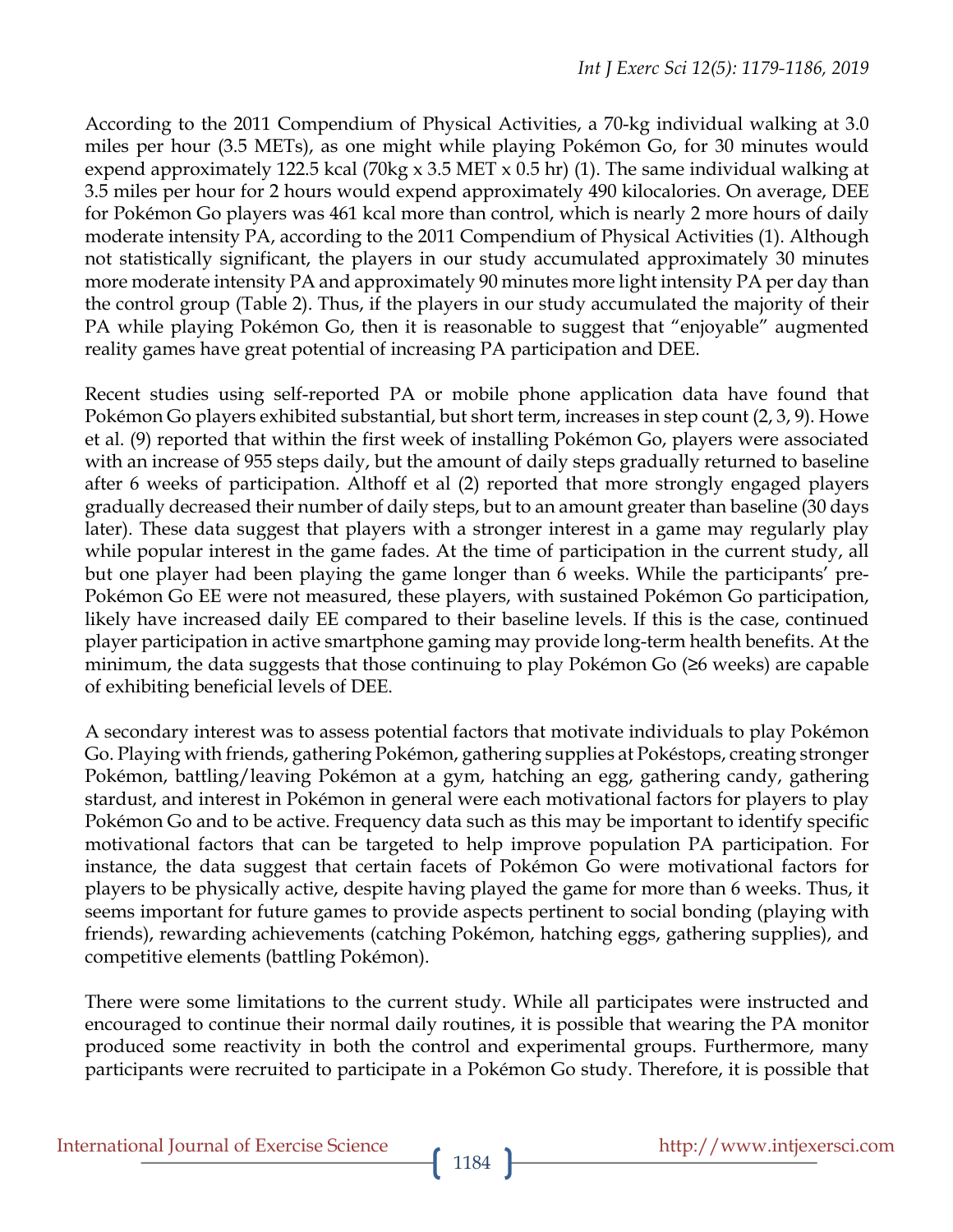regular players may have increased their playing time and, therefore, their activity time during the measurement week.

#### **CONCLUSION**

This study showed that healthy adults playing Pokémon Go, a mobile game based on an augmented reality, do not expend greater amounts of DEE compared to active non-playing adults. To the best of our knowledge, this is the first study to objectively measure and report objective calorimetric data involving Pokémon Go. Interactive mobile games, such as Pokémon Go, may be an effective method to increase EE in individuals interested in mobile gaming.

#### **REFERENCES**

1. Ainsworth B., Haskell WL, Herrmann SD, Meckes N, Bassett Jr. DR, Tudor-Locke C, Greer J, Vezina J, Whitt-Glover MC, Leon AS. 2011 Compendium of physical activities: A second update of codes and MET values. Med Sci Sports Exerc 43(8): 1575-1581, 2011.

2. Althoff T, White RW, Horvitz E. Influence of Pokémon Go on physical activity: Study and implications. J Med Internet Res 18(12): e315, 2016.

3. Barkley JE, Lepp A, Glickman EL. ''Poke´mon Go!'' may promote walking, discourage sedentary behavior in college students. Games Health J 6(3): 165-170, 2017.

4. Bort-Roig J, Gilson ND, Puig-Ribera A, Contreras RS, Trost SG. Measuring and influencing physical activity with smartphone technology: a systematic review. Sports Med 44(5): 671-686, 2014.

5. Centers for Disease Control and Prevention. National Center for Chronic Disease Prevention and Health Promotion, Division of Nutrition, Physical Activity, and Obesity. Data, Trend and Maps [online]. Web. 10 Mar. 2018.

6. Hallal PC, Bauman AE, Heath GW, Kohl 3rd HW, Lee IM, Pratt M. Physical activity: more of the same is not enough. Lancet 380(9838): 190-191, 2012.

7. Hamilton MT, Hamilton DG, Zderic TW. Role of low energy expenditure and sitting in obesity, metabolic syndrome, type 2 diabetes, and cardiovascular disease. Diabetes 56(11): 2655-2667, 2007.

8. Haskell WL, Lee IM, Pate RR, Powell KE, Blair SN, Franklin BA, ... & Bauman A. Physical activity and public health: updated recommendation for adults from the American College of Sports Medicine and the American Heart Association. Med Sci Sports Exerc 39(8): 1423-1434, 2007.

9. Howe KB, Suharlim C, Ueda P, Howe D, Kawachi I, Rimm EB. Gotta catch'em all! Pokémon GO and physical activity among young adults: difference in differences study. BMJ 355: i6270, 2016.

10. Johannsen DL, Calabro MA, Stewart J, Franke W, Rood JC, Welk GJ. Accuracy of armband monitors for measuring daily energy expenditure in healthy adults. Med Sci Sports Exerc 42(11): 2134-2140, 2010.

11. Kesaniemi YA, Danforth E, Jensen MD, Kopelman PG, Lefebvre P, Reeder BA. Dose-response issues concerning physical activity and health: an evidence-based symposium. Med Sci Sports Exerc 33(6): S531–S538, 2001.

12. LeBlanc AG, Chaput JP. Pokémon Go: A game changer for the physical inactivity crisis?. Prev Med, 101: 235- 237, 2017.